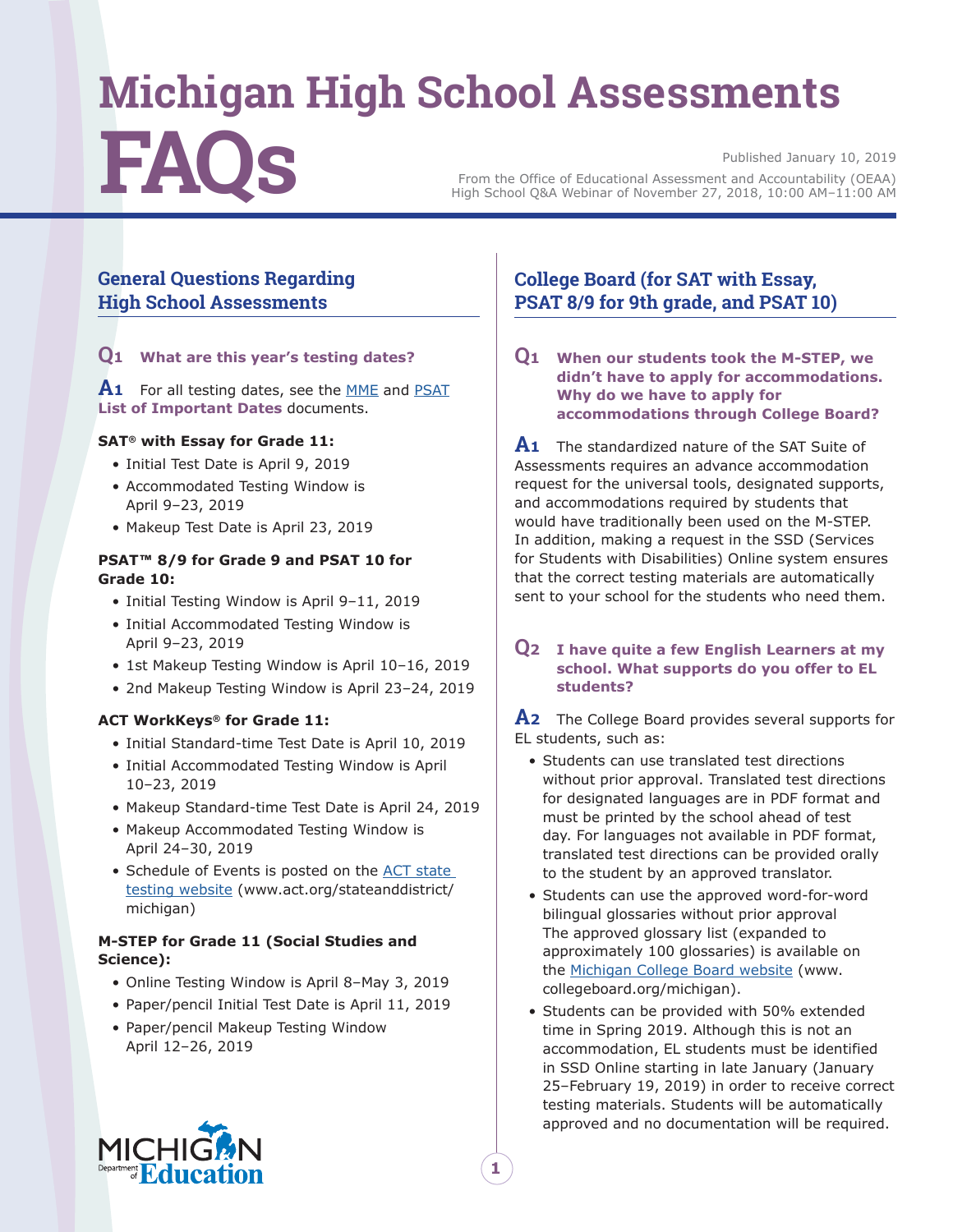**Q<sup>3</sup> For students with accommodations—do they need to start testing on April 9, 2019 if they are in school that day or can we start testing any time during the accommodated window?**

**A<sup>3</sup>** It depends on the assessment the student is taking. Students with accommodations taking the PSAT 8/9 for Grade 9 or PSAT 10 can be flexibly scheduled anytime in the accommodated testing window, which is April 9 through April 23, regardless of the school's initial test date.

For students taking the SAT with Essay, only students who are designated to test in the accommodated testing window can be flexibly scheduled anytime within the window. All other students must test on the Initial Test Day, April 9, 2019.

Students taking the SAT who are approved with certain accommodations (such as 14-point large print, large-block answer sheet, permission for food/ medication, for example), and who can be tested in the standard testing rooms, must test on April 9. The Nonstandard Administration Report (NAR) in SSD Online will indicate whether a student taking the SAT must test on April 9 or can be tested within the window. The testing manuals, available in February, will also have information about whether or not a student can test in the accommodated window.

## **Q<sup>4</sup> What happens if a student enrolls in school after the pre-ID window closes?**

**A<sup>4</sup>** The student needs to be pre-identified in the Office of Educational Assessment and Accountability (OEAA) Secure Site even after the February 13, 2019 deadline. In addition:

- The school is responsible for printing a student barcode label from the Barcode Label page of the OEAA Secure Site and for placing it on the student's answer document.
- An overage of materials will be sent to account for late enrollees; however, if additional standard materials are needed, use the Additional Material Order window in the OEAA Secure Site from March 20–March 28, 2019 to order additional testing materials if needed.
- If the student requires an accommodation for SAT, PSAT 8/9 or PSAT 10, the late accommodations deadline for late enrollees is March 4, 2019. Accommodated materials will be sent for all students in a pending status. You will need to monitor the approval in SSD Online and only provide the accommodated materials in the event that the student is approved for the accommodation.

(Please see related questions in the OEAA Secure Site section of this document for additional information.)

**2**

## **Q<sup>5</sup> Can we get answer documents for SAT/PSAT earlier than March 18?**

**A<sup>5</sup>** Unfortunately, the College Board cannot supply answer documents and other test materials to schools before March 18, 2019. That is the first date that schools will begin receiving test materials.

#### **Q<sup>6</sup> We plan to test our students in a building located right next to the school as there is not enough space in the school itself. If the district owns the building and it is on school premises, do we still need to submit an off-site testing request?**

**A<sup>6</sup>** Yes, if you are transporting materials, you will have to fill out an off-site testing plan for PSAT and SAT. Even though the deadline for off-site testing requests has passed, schools can still submit requests to the College Board for specific emergencies, such as a newly expelled or homebound student. These circumstances will take priority. If College Board can support the request for other reasons (e.g., missed the deadline), they will consider these requests on a case-by-case basis.

## **Q<sup>7</sup> I am the College Board DAT (Institutional Administrator for Assessment Reporting) for our district as well as the administrator-level user of the OEAA Secure Site. Should I have access to SSD Online?**

**A<sup>7</sup>** No. Access to SSD online is a totally separate process from having access to the K-12 reporting portal, or from updating the EEM. Even if you are listed as the SSD Coordinator in the EEM, this does not automatically grant you access to SSD online. In order to access SSD online, Google the SSD Online Coordinator form. The SSD coordinator will need to fill out that form and send it in to SSD. You will then receive an email within a day or two containing an access code you will use to get access to the SSD online. So even if you have access to those other tools and services, you have to specifically request access to SSD Online.

## **Q<sup>8</sup> Our test coordinator has a son taking the SAT this year. What roles can this person serve for testing at our school?**

**A<sup>8</sup>** If a staff member's child will be taking the SAT, the staff member cannot have access to testing materials before test day for the SAT, no matter if the child lives with the staff member or not. The staff member may access testing materials prior to test day for PSAT 10 or PSAT 8/9, and can therefore serve as test coordinator for any of the PSAT assessments.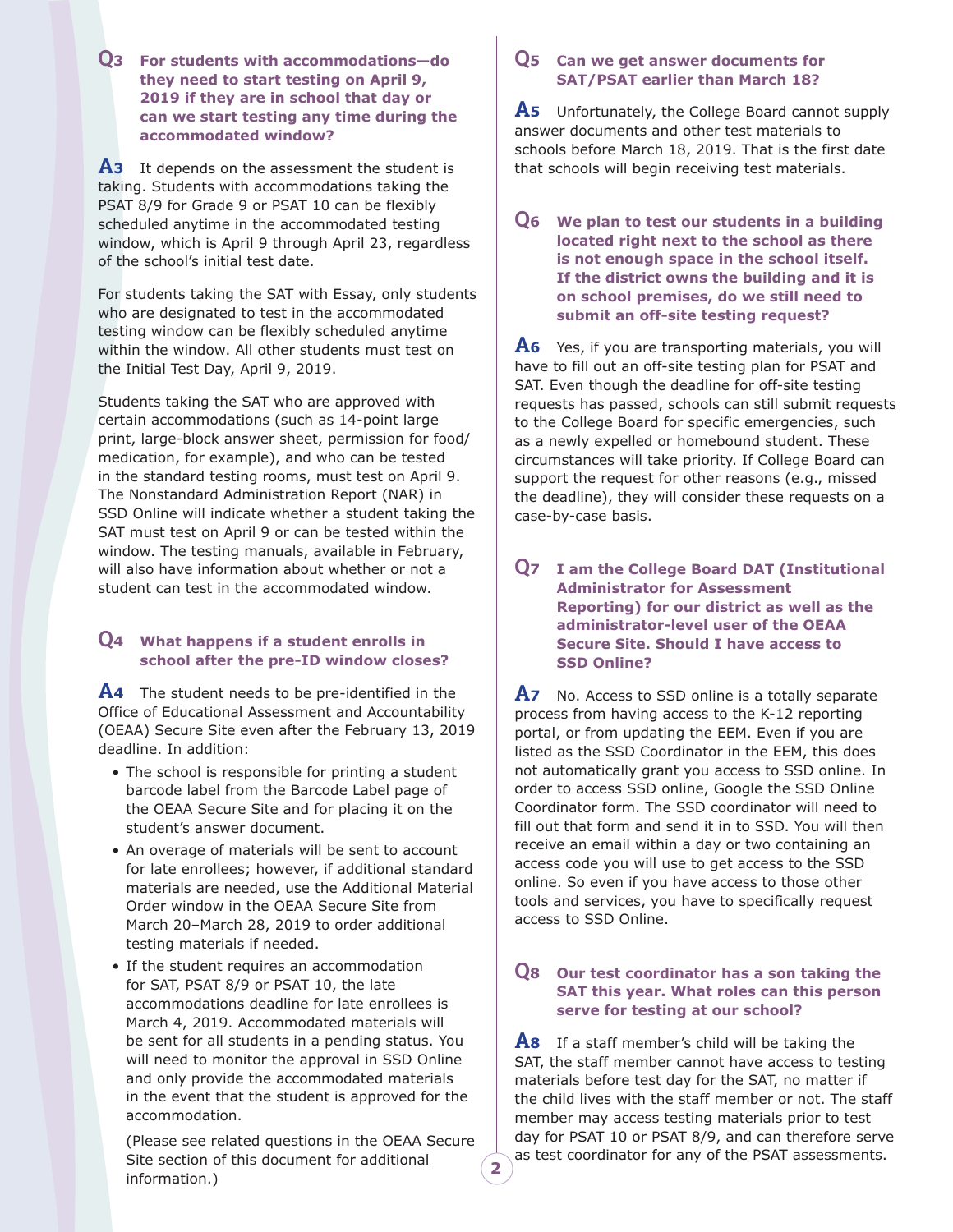If the staff member doesn't have access to testing materials prior to test day, he/she can proctor the SAT but cannot proctor to his/her own child. Additionally, the staff member can serve as a room or hall monitor for any assessment.

# **ACT WorkKeys**

## **Q<sup>1</sup> How do we change our test coordinator?**

**A<sup>1</sup>** All updates to school contacts must be made in the Educational Entity Master (EEM). School information, including the WorkKeys Test Coordinator contact, is automatically pulled and updated in ACT's system each Wednesday. The new test coordinator will then begin receiving ACT's communications in the next regular ACT communication. As ACT does not track these changes, be sure to check to ensure you are receiving communications from ACT.

## **Q<sup>2</sup> If all standard time students finish a test early, can they move on to the next test?**

**A<sup>2</sup>** No, the test times and the break schedule must be followed exactly. Each room must provide the full 55 minutes for each test even if one or all examinees appear to have finished early. Students testing in Spanish are allowed 70 minutes.

## **Q<sup>3</sup> If all accommodated students finish a test early, may they move on to the next test?**

**A<sup>3</sup>** Yes.

## **Q<sup>4</sup> How many administration manuals will come with the initial shipment of test materials?**

**A<sup>4</sup>** Each school will receive one **Test Coordinator Information Manual**, one **Standard Time Administration Manual** for every 25 standard-time students, and one **Accommodated Administration Manual** for every four accommodated students.

## **Q<sup>5</sup> Will we receive any overage of answer documents and test books?**

**A<sup>5</sup>** Yes, in the initial order, you will receive a small quantity of additional answer documents and test books to replace damaged ones.

**Q<sup>6</sup> Where do I find WorkKeys test administration manuals and other resources?**

## **A<sup>6</sup>**

- The [Michigan ACT State Testing website](http://www.act.org/stateanddistrict/michigan) (www.act.org/stateanddistrict/michigan)
- The **MDE/MME** Web Page (www.michigan.gov/ mme) under the ACT WorkKeys heading

## **Q<sup>7</sup> How do I contact ACT?**

## **A<sup>7</sup>**

- **General Test Administration** questions, call 800-553-6244, ext 2800
- **Accommodations** questions, call 800-553-6244, ext 1788 or [email](mailto:ACTStateAccoms%40act.org?subject=) (ACTStateAccoms@act.org)
- **Contact Us** [email](mailto:www.act.org/stateanddistrict/contactus?subject=) (www.act.org/stateanddistrict/contactus)

# **M-STEP Science Field Test and Social Studies**

## **Q<sup>1</sup> Is the science field test required?**

**A<sup>1</sup>** Yes—it is required for participation. Remember, a field test is intended to measure the items—not student proficiency—so be sure to use local common assessments when analyzing science proficiency.

## **Q<sup>2</sup> How many parts and test tickets are there for the science field test and the social studies tests?**

# **A<sup>2</sup>**

- Grade 11: each test—science field test and social studies—is one part and has one test ticket; for a total of two test tickets for M-STEP.
- Grade 8: there are two parts for the science field test and for social studies; that means two test tickets per assessment for a total of four test tickets for M-STEP.

## **Q<sup>3</sup> Are seating charts required for the M-STEP assessment?**

**A<sup>3</sup>** No, seating charts are not required for the M-STEP assessment.

## **Q<sup>4</sup> What are the requirements for the testing schedule?**

**A<sup>4</sup>** Schools are required to create testing schedules for the M-STEP assessment. The required information includes:

- district name
- building name

**3**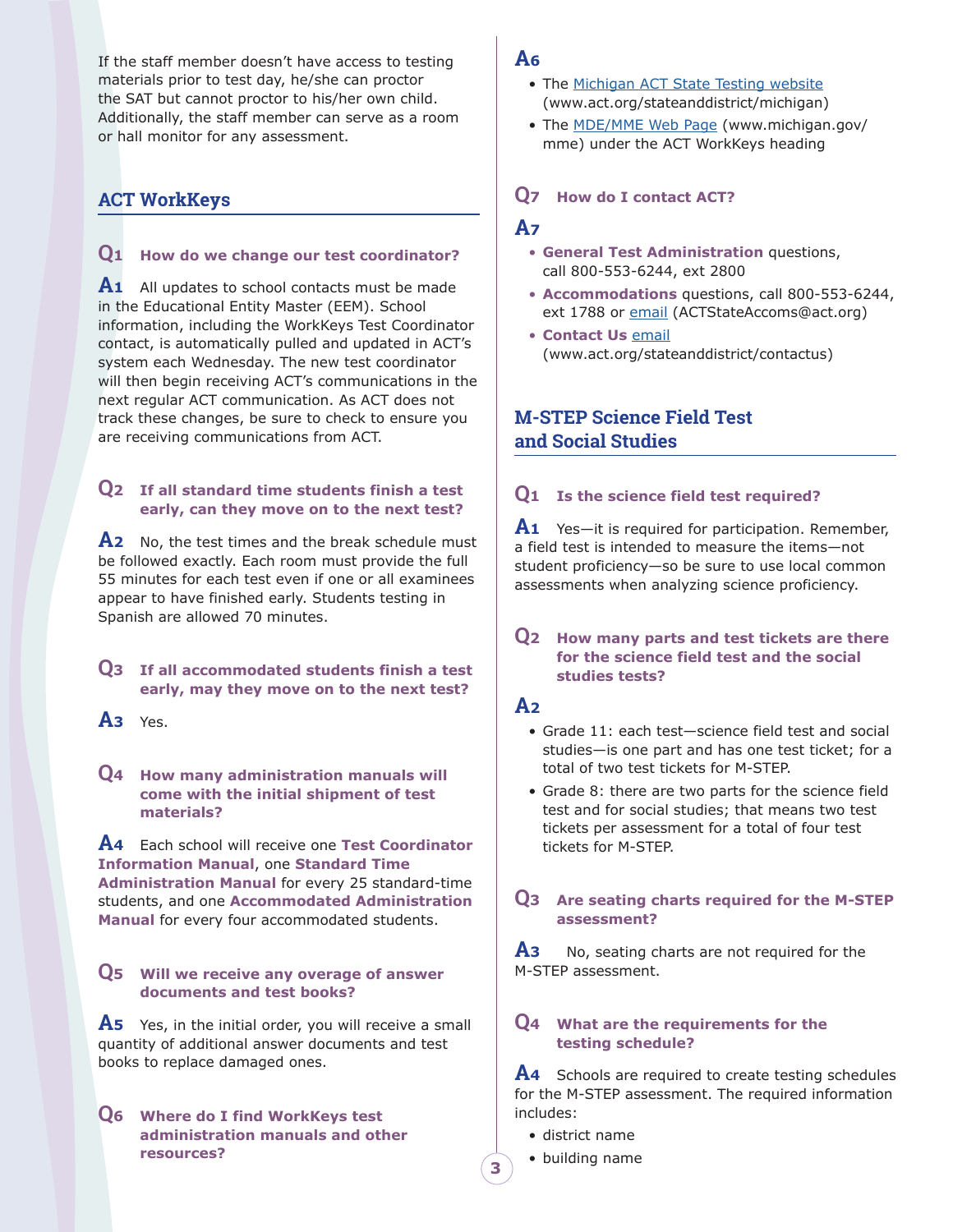- building coordinator's name
- date of assessment administration
- location of testing session(s) (i.e., room number, classroom, etc.)
- starting and ending time of testing session
- assessment/grade/content being administered for each testing session
- test administrator(s) and proctor(s) for each testing session

Further information, details, and a sample template for testing schedules are available in the Assessment Integrity Guide. Please note that testing schedules must be retained by the district or building for three years.

## **Q<sup>5</sup> What supports are available for students who are English Learners?**

**A<sup>5</sup>** Students have a number of different options for the M-STEP Science Field Test and Social Studies assessments that might be helpful. It's up to you to know your students' skills and abilities so that the best supports are used first and regularly in the classroom before students attempt use them on state assessments. Let's start by having you think about your students' language abilities.

If you have a student who has exceptionally limited reading and writing ability in English, this student might benefit from having a full oral translation of the M-STEP science field test and social studies assessments. The first question you should be asking yourself is: What is this student's academic proficiency in their first language? If a student will be able to better show what they know by hearing the questions and answer options read aloud to them in their native language, then allowing a student to have an in-person human translation of the test is admissible for these two tests.

With this in mind, at the time of the test, educators have the following options:

- 1. Educators can use a DVD that offers the test in Spanish or one that offers the test in Arabic to students. Students will hear the test questions translated for them but will see the English test questions on the screen. The DVD will help students follow-along in their English test booklets.
- 2. If a student needs a translation of the test into a different language other than Spanish or Arabic, a test administrator can translate the test using the Reader Script. The Reader Script is in English and the test administrator doing the translation will need to have a high degree of fluency in the student's language to effectively translate the test.

In both of these scenarios, students will need to take the paper/pencil form of the assessment.

3. Other options that may be useful for students who do not need a full translation of the test include the use of a bilingual word-to-word dictionary. These are not dictionaries per se, as they must not include definitions of words. These are books that solely provide word-to-word translations for students from English into the student's first language. This support is best used with students who have an intermediate or higher level of English proficiency. The use of these books is extremely time consuming for students, so a student with very low English proficiency will find its use very, very tedious. Any student needing this support type may need additional time to complete assignments and tests.

# **OEAA Secure Site Questions**

## **Q<sup>1</sup> When/how/where do we order test materials?**

## **A<sup>1</sup>**

## **Initial Material Orders:**

- For the SAT, ACT WorkKeys, and M-STEP, the standard materials will be shipped in the initial order based on the number of students pre-identified for the assessment in the OEAA Secure Site by 5:00 PM, February 13, 2019.
- Accommodated versions of the SAT will be sent to schools based on applications submitted in the College Board's SSD system.
- If accommodated versions are needed for the ACT WorkKeys and M-STEP, schools can place that order through the Initial Material Order screen of the OEAA Secure Site. Pre-identification and initial material orders on the OEAA Secure Site will be accepted from January 7–February 13, 2019 at 5:00 PM. Don't forget to verify your shipping address on the Initial Material order page during this time.

#### **Additional Material Orders:**

- If additional materials are needed for the initial day of testing for M-STEP, schools will have the opportunity to place an additional material order for standard and accommodated versions of the test, from April 2–April 23, 2019, through the Additional Material Order page on the OEAA Secure Site.
- For SAT and WorkKeys, the Additional Material Order window is March 20 to March 28. Accommodated versions of the SAT will be sent based on the applications in the College Board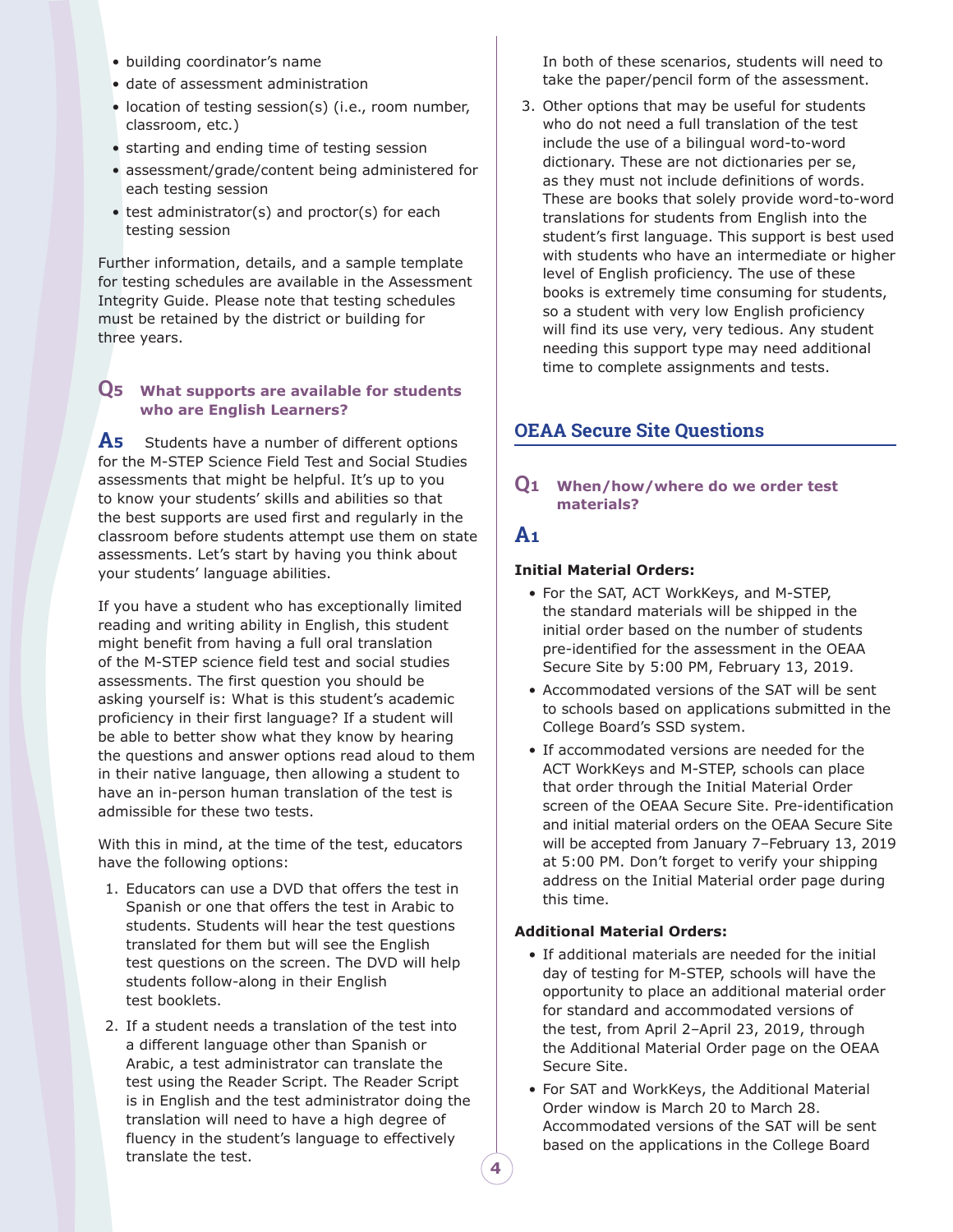SSD online system. Accommodated versions for WorkKeys and M-STEP can be ordered through the Additional Material Order page of the OEAA Secure Site.

## **Makeup Materials:**

- The M-STEP does not require separate makeup materials.
- For SAT and WorkKeys, makeup materials will need to be ordered for students who were not able to test on the initial day of testing. Makeup materials will be available to order through College Board April 9–April 11, 2019. Because it's a short window, it is advised that you mark your calendar. Watch for an email with instructions from the College Board on April 10.
- WorkKeys makeup materials will be available to order through the Additional Material order page of the OEAA Secure Site April 10 and 11, 2019. This is also a very a short window, so it is advised that you mark your calendar.
- Directions for the Initial and Additional Material Orders page of the OEAA Secure Site can be found on the [OEAA Secure Site Training page](mailto:www.michigan.gov/securesitetraining?subject=) (www.michigan.gov/securesitetraining) under the Material Order section.

## **Q<sup>2</sup> When/how/where do we submit pre-ID student data for barcode labels?**

# **A<sup>2</sup>**

- For the M-STEP, SAT, WorkKeys, PSAT 8/9, and PSAT 10 assessments, the OEAA will pre-identify students in grades 3-11 and the required grade 12 students in the OEAA Secure Site using the Fall 2018 MSDS General Collection (fall count day data), as well as student record maintenance (SRM) files submitted through January 3, 2019 from the Michigan Student Data System (MSDS). Schools will have access to the **Pre-ID Student Report** starting on January 11, 2019 and will be responsible for pre-identifying any additional students after January 3 through the end of testing.
- For the College Board and ACT WorkKeys assessments, only students in established schools will be pre-identified. Schools must be established for each assessment separately.
- Students must be pre-identified to each of the three assessments that make up the MME that is, students must be pre-identified to SAT, WorkKeys, and the M-STEP science and social studies.
- Directions can be found on the [OEAA Secure](mailto:www.michigan.gov/securesitetraining?subject=)  [Site Training page](mailto:www.michigan.gov/securesitetraining?subject=) (www.michigan.gov/ securesitetraining) under the Pre-Identification of Students section.

## **Q<sup>3</sup> What do I do if I don't have a pre-ID barcode label for a particular student?**

**A<sup>3</sup>** All paper/pencil answer documents must have an affixed barcode label. Schools will need to continue to pre-identify students on the OEAA Secure Site through the end of testing. Once a student is pre-identified on the OEAA Secure Site, a barcode label can be printed from the Barcode Label page on the OEAA Secure Site. This page can also be used to re-print labels that have been damaged or lost, or for students for whom schools, for any reason, did not receive a barcode label from the testing vendor. Make sure to always check the barcode label to ensure you are putting it on the correct answer document for both the student and for the correct assessment. A barcode label printed for one assessment cannot be placed on an answer document for a different assessment. For example, a WorkKeys barcode label should not be applied to an SAT answer document. The assessment (e.g., SAT, M-STEP, WorkKeys, etc.) will be printed on the barcode label. Direc-tions can be found on the [OEAA Secure Site Training page](mailto:www.michigan.gov/securesitetraining?subject=) (www.michigan.gov/securesitetraining) under the Pre-Identification of Students section.

## **Q<sup>4</sup> When I pre-ID a student to one of the three MME components, why aren't they showing up as being pre-ID'd in the other components?**

**A<sup>4</sup>** With the MME, each student must be pre-identified to each of the components separately. Students will need to be pre-identified to the SAT, WorkKeys, and to the M-STEP science field test and social studies assessments. You can pre-identify them to one of the assessments and then copy them to the other two assessments using the Mass Update Assessments function on the OEAA Secure Site. The students who are initially pre-identified by OEAA will be pre-identified to all three components of the MME.

## **Q<sup>5</sup> When new students enroll, and our pupil accounting person submits them in the Michigan Student Data System, will they automatically be pre-identified on the Secure Site or do I have to do something?**

A<sub>5</sub> Students who were submitted in the Michigan Student Data System by 5:00 PM on January 3, 2019 will be included in the initial pre-identification of students done by OEAA. This is a one-time pull of students from the Michigan Student Data System; schools will be required to pre-identify any additional students directly on the OEAA Secure Site.